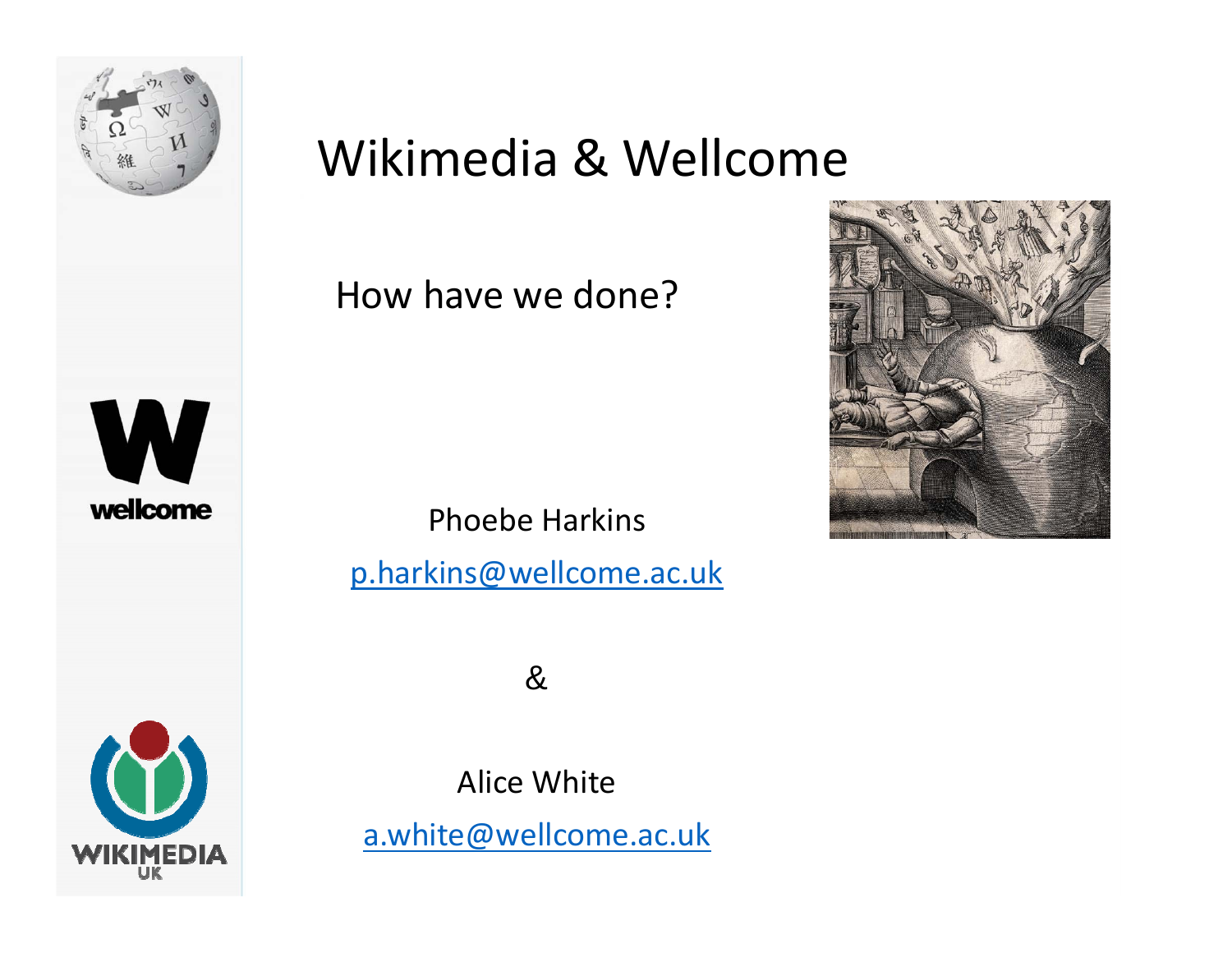

#### In Numbers

- United Kingdom • 2 days per week since May 2016.
- 15 training sessions / editathons.
- category: • More than 30 staff and 99 people from beyond Wellcome have been editing.
- For a comparison:  $\bullet$  90% of those people are new editors.
- 75% are women.
- They've made more than 1778 edits…
- Totalling 319,493 bytes!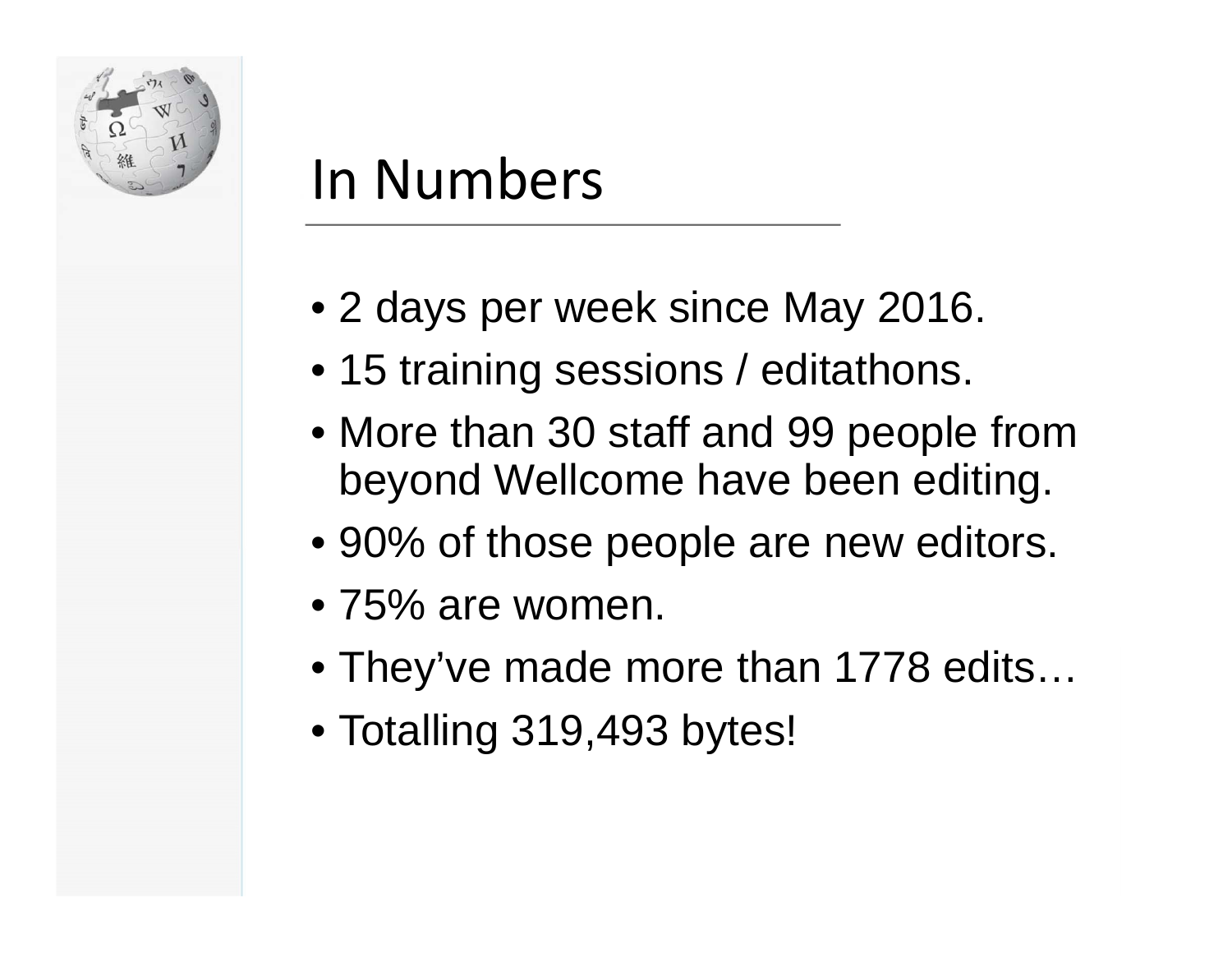

# Beyond the Numbers

- United Kingdom  $\overline{1}$  drives to helped out with international drives to • Library staff have developed new skills & improve information online.
- psychiatry opportunities for working with Wiki (e.g.  $\theta$ on the Wellcome's web redevelopment) • Internally, we've highlighted
- The residency has featured in the media.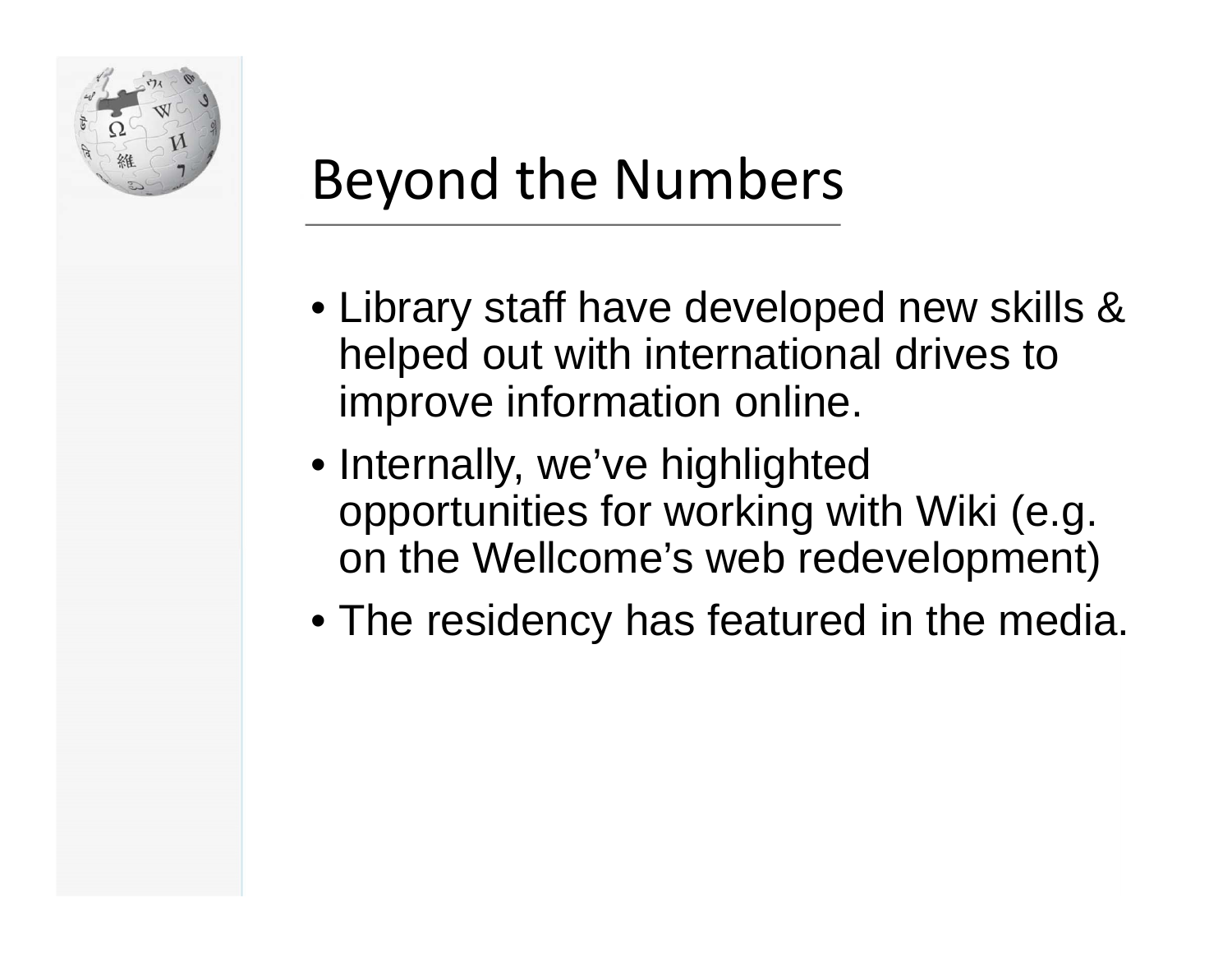

# Beyond the Numbers

- United Kingdom noccopion institutions, universities, researchers, practitioners and the public to provide training and get their knowledge out to a • We've collaborated with lots of wider audience.
- $\mathsf{a}$  there  $\mathsf{a}$  are  $\mathsf{a}$ on Top G • In doing so, we've improved their skills and made them more aware of the Wellcome Library's resources (e.g. new Library members!)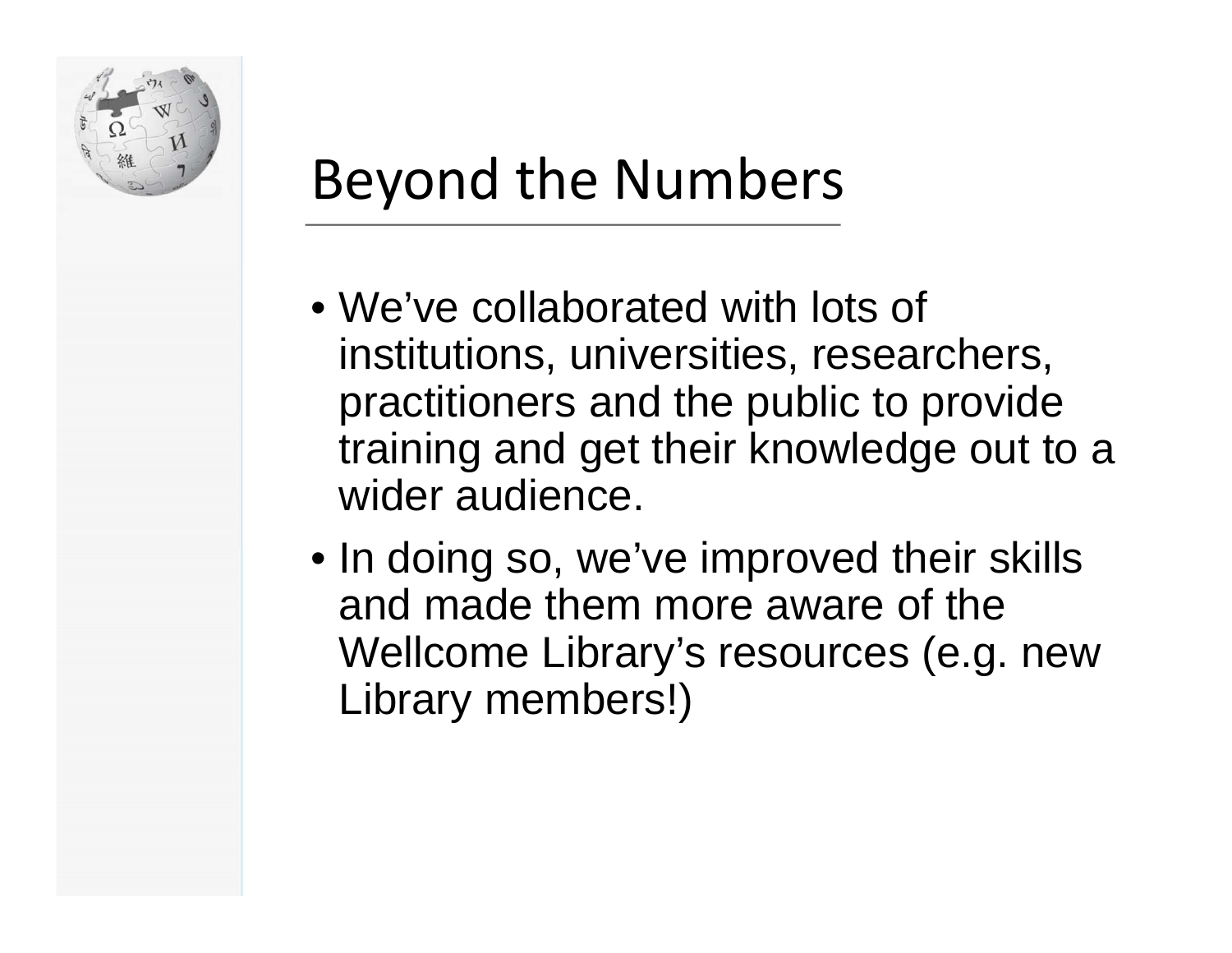

For the second half of the month we are also focusing on LGBTQ. We warmly welcome you.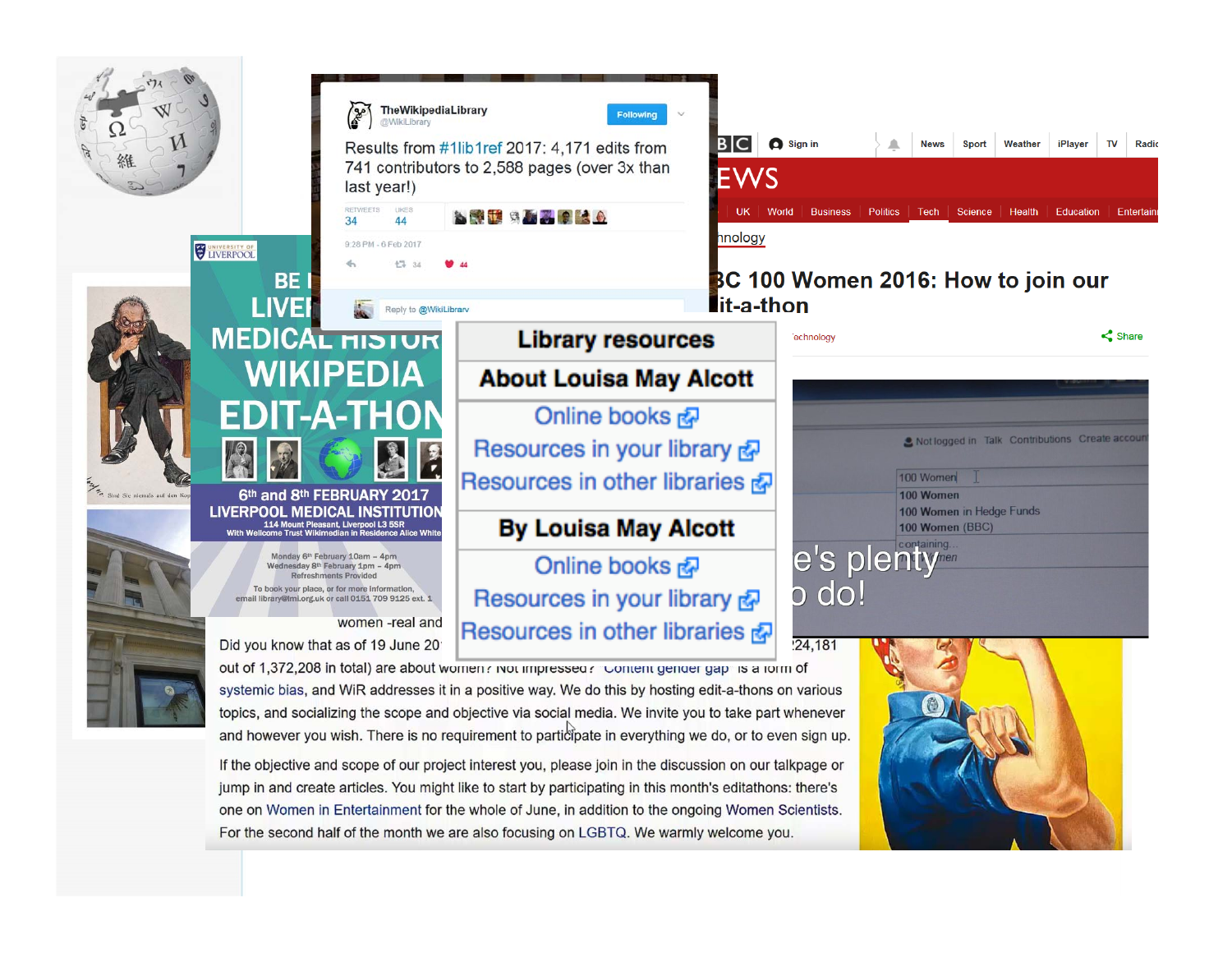

### Still to Come…

- United Kingdom • More staff training & Wikiclub sessions.
- $\bullet$  More editathons, e.g. linked with the Medical Women's Federation Centenary,  $\mathsf{F}$ Medicine, London School of Hygiene & there are 71 articles the British Society for the History of Tropical Medicine.
- An editathon in partnership with *Electricity: The Spark of Life exhibition.*